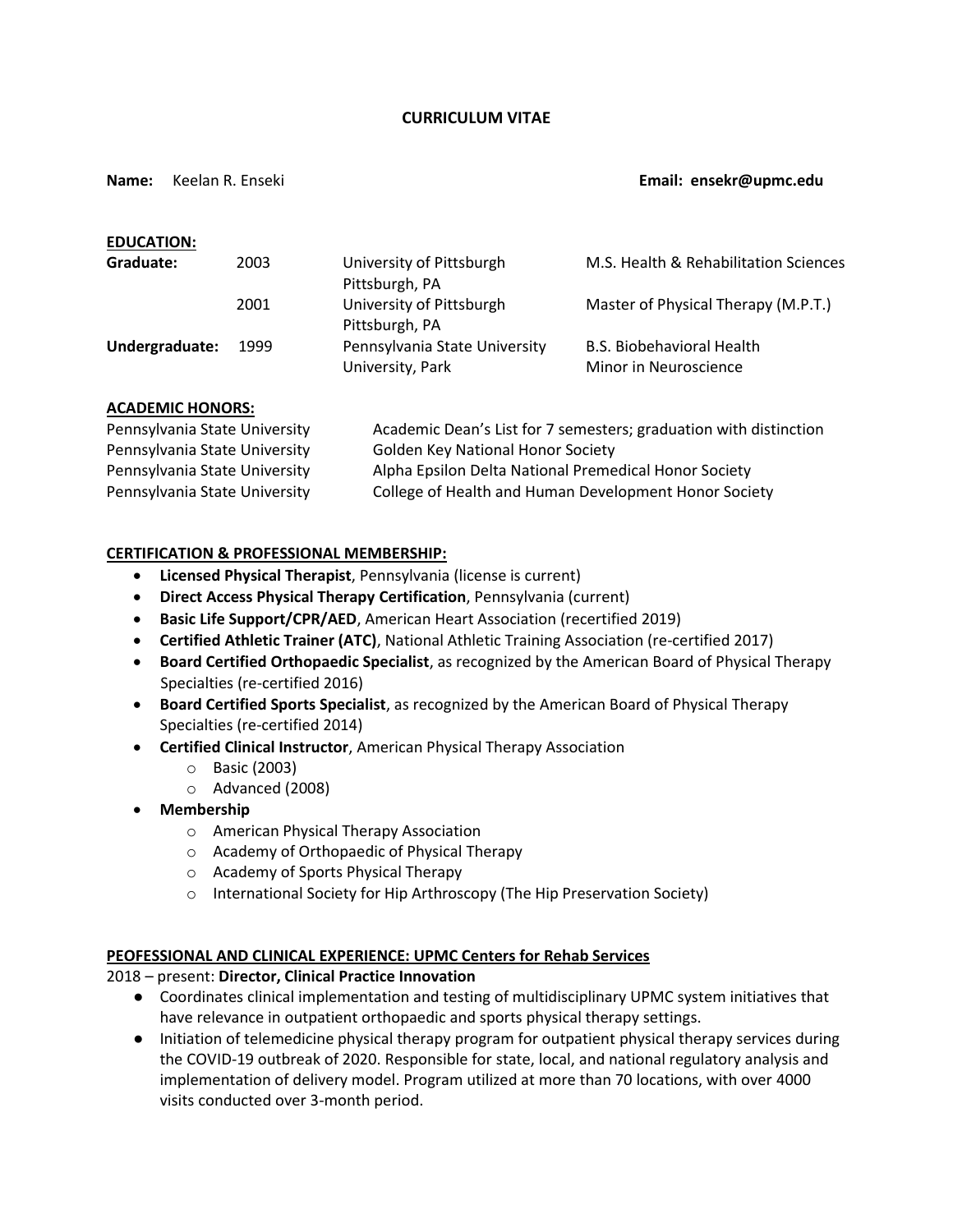- Clinical consultant for UPMC Enterprises Consumer Health Division corporate technology investment and incubation arm. Emphasis on evaluating patient interaction platforms as extensions of rehabilitation health services.
- Clinical consultant for collaborative study between UPMC (Enterprises and Centers for Rehab Services), University of Pittsburgh Department of Physical Therapy, and Carnegie Mellon University, involving use of consumer technology and machine learning to assess exercise performance in the home environment using common consumer-level technology.
- Clinical consultant for University of Pittsburgh Mechanobiology Laboratory, with emphasis on rehabilitation programs for patients with Achilles tendinopathy, undergoing combined platelet-rich plasma therapy and tendon procedures.
- Coordinates clinician education series on current topics in orthopaedic and sports physical therapy for the purposes of staff development

# 2017 – present: **Administrative Director, Physical Therapy Residency and Fellowship Programs**

- Provide administrative oversight for all physical therapy programs within UPMC Centers for Rehab Services
	- o Geriatric
	- o Orthopaedic
	- o Neurologic
	- o Sports
	- o Women's Health/Pelvic Floor
- Foster development of clinical fellowship programs
- Ensures programs maintain compliance with current regulations as dictated by the American Board of Residency and Fellowship Education (ABPTRFE)

# 2006 – present: **Director, Orthopaedic Physical Therapy Residency Program**

● Responsibilities include program design, implementation, and mentoring of current residents

# 2001 – 2017: **Senior Staff Physical Therapist**

- Experience treating patients from an active population with various musculoskeletal disorders.
- Developed protocols and served as reference for outside clinics regarding post-operative rehabilitation of patients undergoing arthroscopic hip procedures.
- Served as clinical instructor and data collector for research projects.
- Experience with recreational, high school, collegiate, and professional athletes (NFL,PGA,NHL,ATP,MLB,MLS,UFC).
- Responsible for fostering professional development and clinical expertise of staff
- Experience as part of multidisciplinary team responsible for development of clinical pathways for treatment of patients with hip fractures.
- Lead clinician for CRS/UPMC regenerative medicine initiative involving implementation of physical therapy treatment for patients undergoing extra-cellular matrix graft implementation to treat volumetric muscle loss.

# 2001- 2003: **Sports Physical Therapy Residency Program**

- Completed 2-year sports physical therapy program jointly sponsored by the *University of Pittsburgh Medical Center* and *Centers for Rehab Services*,Pittsburgh, PA.
- Residency program included post professional didactic education (towards M.S. degree), research responsibilities, on-field athletic venue coverage, and teaching responsibilities.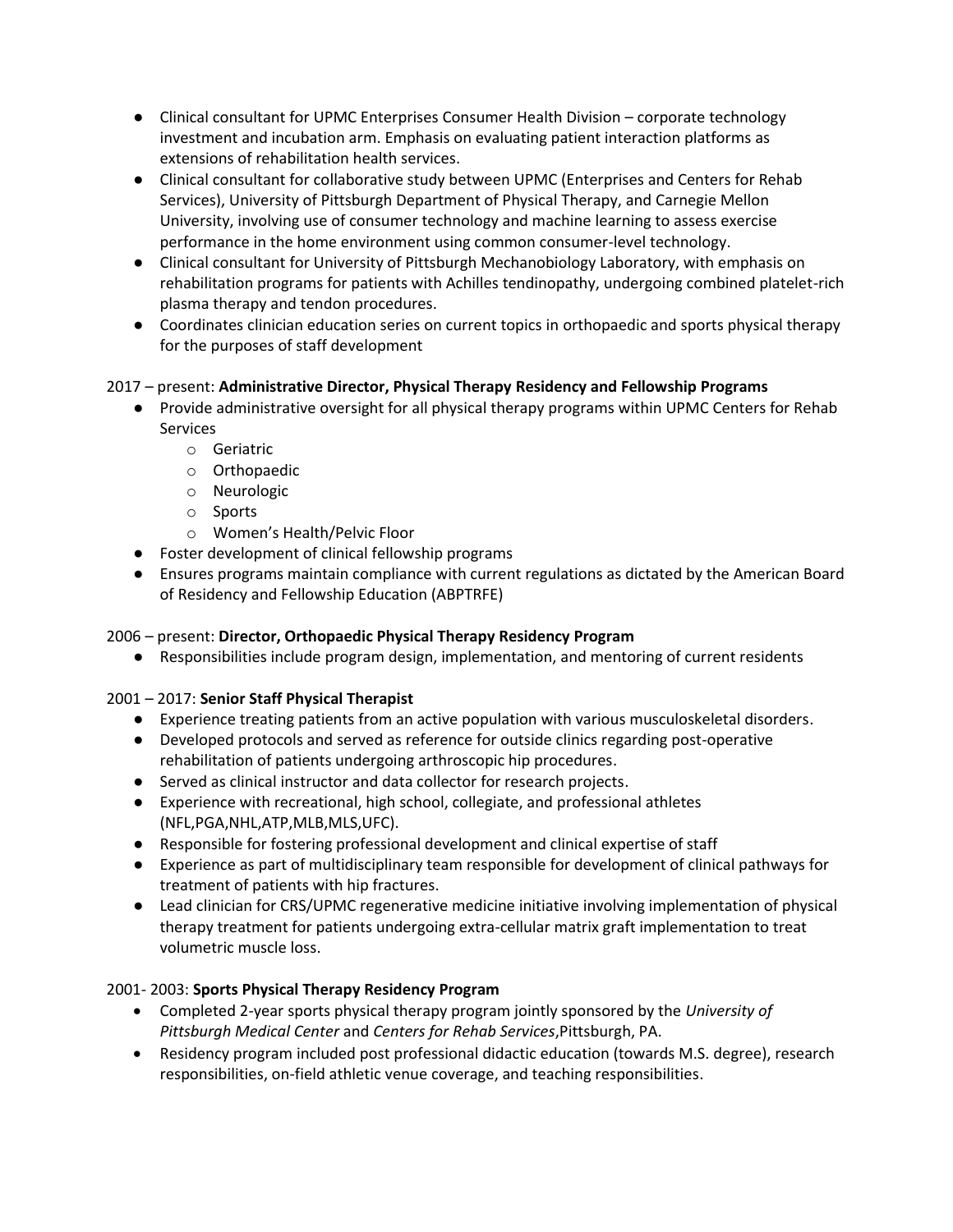### **PROFESSIONAL PRESENTATIONS:**

2021 *Sensor-Based Evaluation of Physical Therapy Exercises. 2021 43rd Annual International Conference of the IEEE Engineering in Medicine & Biology Society (EMBC)*. Whitford A,Kim E, Enseki K, Popchak A, Halilaj E, Hodgins J. Accepted presentation.

*4th Annual Hip Preservation Program Conference: The Unstable Adolescent Hip*. UPMC St. Margaret. Pittsburgh, PA. Discussed physical therapy considerations in adolescents experiencing hip instability.

*Early Postoperative Performance of the PROMIS Following Primary Hip Arthroscopy and Periacetabular Osteotomy with Concomitant Hip Arthroscopy. International Society for Hip Arthroscopy (ISHA): 2021 Virtual Annual Scientific Meeting*. Kohlrieser D, Enseki KR, Popchak A, Rao B, Ellis T.

2020 *Groin Pain Syndrome: Where Do I Go?* American Academy of Sports Physical Therapy. Webinar delivering evidence-based content on anatomical concepts, evaluation, and treatment of athletes with groin pain syndrome

*#everyBODYmoves Global Online Summit*. endpjparalysis.org. Virtual event focused on increasing patient mobility. Discussed modification of outpatient physical therapy services to promote mobility and telehealth delivery during the COVID-19 outbreak.

*3rd Annual UPMC Hip Preservation Program Conference - Groin Pain Syndrome known as Sports Hernia..* UPMC St. Margaret. Pittsburgh, PA. Virtual session discussing evaluation principles for combined adductor and lower abdominal injuries in athletes.

2019 *International Society for Hip Arthroscopy (ISHA): Annual Scientific Meeting*. Madrid, Spain. Presented lectures on the rehabilitation of patients with hip dysplasia and microinstability. Served as session moderator. Worked as part of focus group to develop consensus paper preoperative rehabilitation.

*Rehabilitation Strategies for Disorders of the Hip Complex- Master Class.* Instituto Wilson Mello. Campinas, Brazil. 2-day course covering various topics pertaining to rehabilitation of hip disorders. Participated as moderator and keynote speaker for related national hip conference.

*2nd Annual UPMC Hip Preservation Program Conference - Management of Posterior Hip Pain.* UPMC St. Margaret. Pittsburgh, PA. Session discussing evaluation and treatment principles for patients with greater trochanteric pain syndrome.

*Current Concepts in Evaluation and Treatment of the Hip Region.* University of Michigan/MedSport. Ann Arbor, MI. Integrative course covering didactic and lab-based material. Emphasis was placed on merging topics in non-arthrthritic and extra-articular hip pain. Current postoperative rehabilitation protocols and relative case studies were also presented.

2018 *International Society for Hip Arthroscopy (ISHA): Annual Scientific Meeting*. Melbourne, Australia. Presented lectures on the topics of regenerative medicine implications for rehabilitation and ischiomfemoral impingement. Served as session moderator and advisor to conference committee.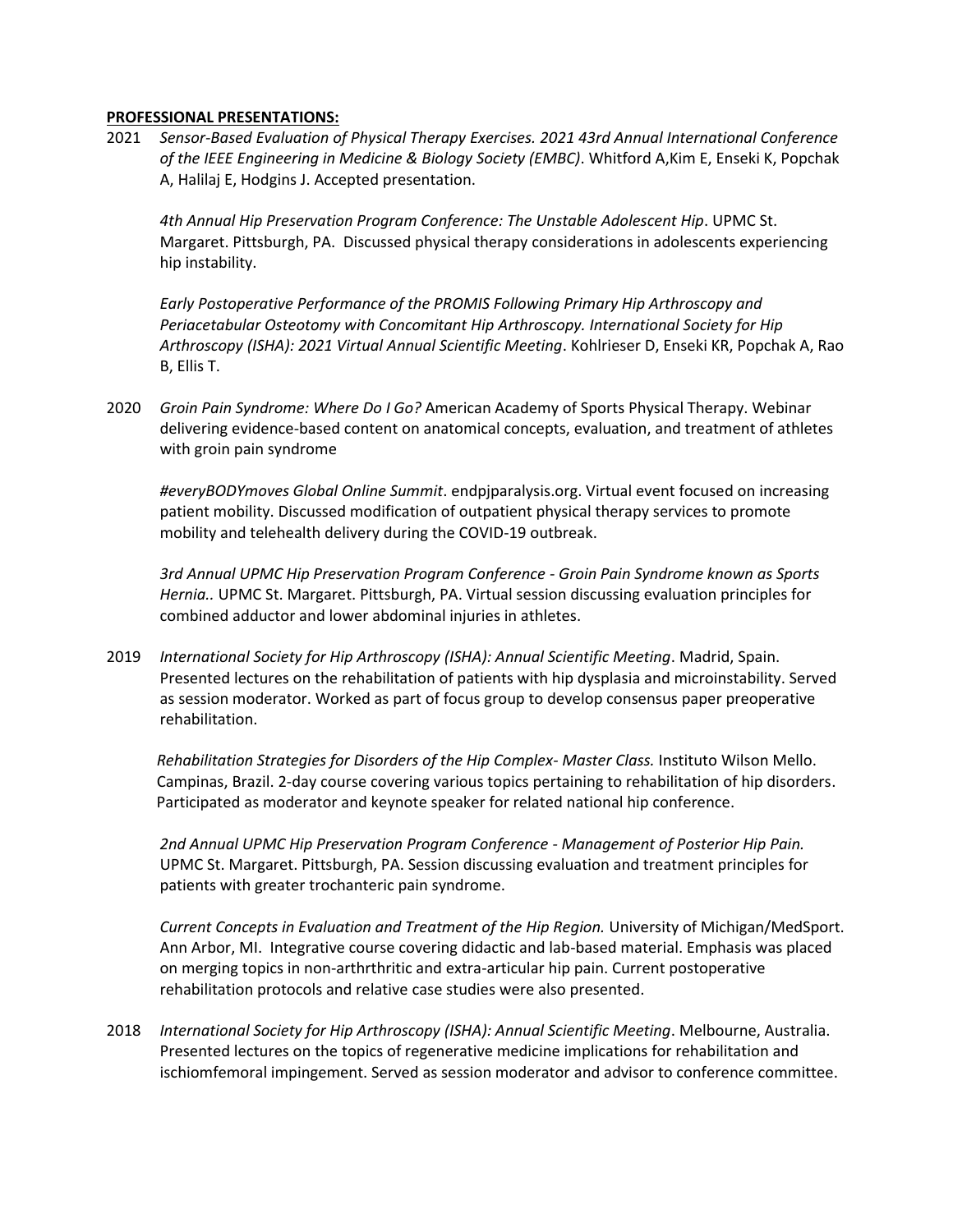2017 *Current Concepts in Evaluation and Treatment of Hip Disorders*. HealthWorks. Morgantown, WV. Taught 2-day course covering topics of femoral acetabular impingement, the unstable hip, athletic pubalgia, and postoperative treatment of hip disorders.

*International Society for Hip Arthroscopy (ISHA): Annual Scientific Meeting*. Santiago, Chile. Presented lectures on the topics of the evolving process of postoperative rehabilitation and extraarticular hip injuries. Guest instructor in cadaveric anatomy lab with international faculty.

*Biomechanical Applications in Treatment of the Hip Joint*. Slippery Rock University, Slippery Rock, PA. Provided lecture and laboratory experience to physical therapy graduate students with an emphasis on normal and abnormal biomechanical function of the hip join complex.

*Evaluation and Treatment of Hip Disorders*. Physical Therapy and Sports Medicine Clinics. Hartford, CT. Co-presented lectures and laboratory for 2-day course covering conservative and postoperative treatment of hip disorders in the active population.

2016 *International Society for Hip Arthroscopy (ISHA): Annual Scientific Meeting*. San Francisco, CA. Presented lectures on the topics of postoperative rehabilitation following periacetabular osteotomy and gender-specific strategies in hip rehabilitation.

*Non-operative Management of Hip Dysfunction and Post-operative Management of Hip Arthroscopy*. University of Pittsburgh. Pittsburgh, PA. Taught portion of 2-day course covering postoperative treatment of hip conditions.

2015 *International Society for Hip Arthroscopy (ISHA): Annual Scientific Meeting*. Cambridge, England. Presented lectures on the topics of functional movement and capacity testing and differential diagnosis issues for patients with hip pathology.

*Current Concepts in Conservative and Postoperative Treatment of Hip Injuries*. Thompson Health. Canandaigua, NY. One-day course covering the diagnosis and treatment of various hip joint disorders.

*Post-Operative Rehabilitation after Hip Arthroscopy: A Search for the Evidence.* Cheatham SW, Enseki KR, Kumagai-Shimamura K, Kolber MJ. [Poster presentation] FWATA Annual Meeting, San Diego, CA.

*Update: Diagnosis and Treatment of Athletic Hip Injuries.* 2.0-hour course for Physicaltherapy.com. Discussion of conservative and postoperative management of athletic hip joint injuries.

*Post-Operative Rehabilitation after Hip Arthroscopy: A Search for the Evidence.* Cheatham SW, Enseki KR, Kumagai-Shimamura K, Kolber MJ. [Poster presentation] MAATA Annual Meeting, Omaha, NE.

2014 "*All Hands on Deck" – Manual Therapy for the Hip*. UPMC Centers for Rehab Services, Pittsburgh, PA. Provided instruction and laboratory instruction to practicing physical therapists with an emphasis on joint mobilization for the hip complex.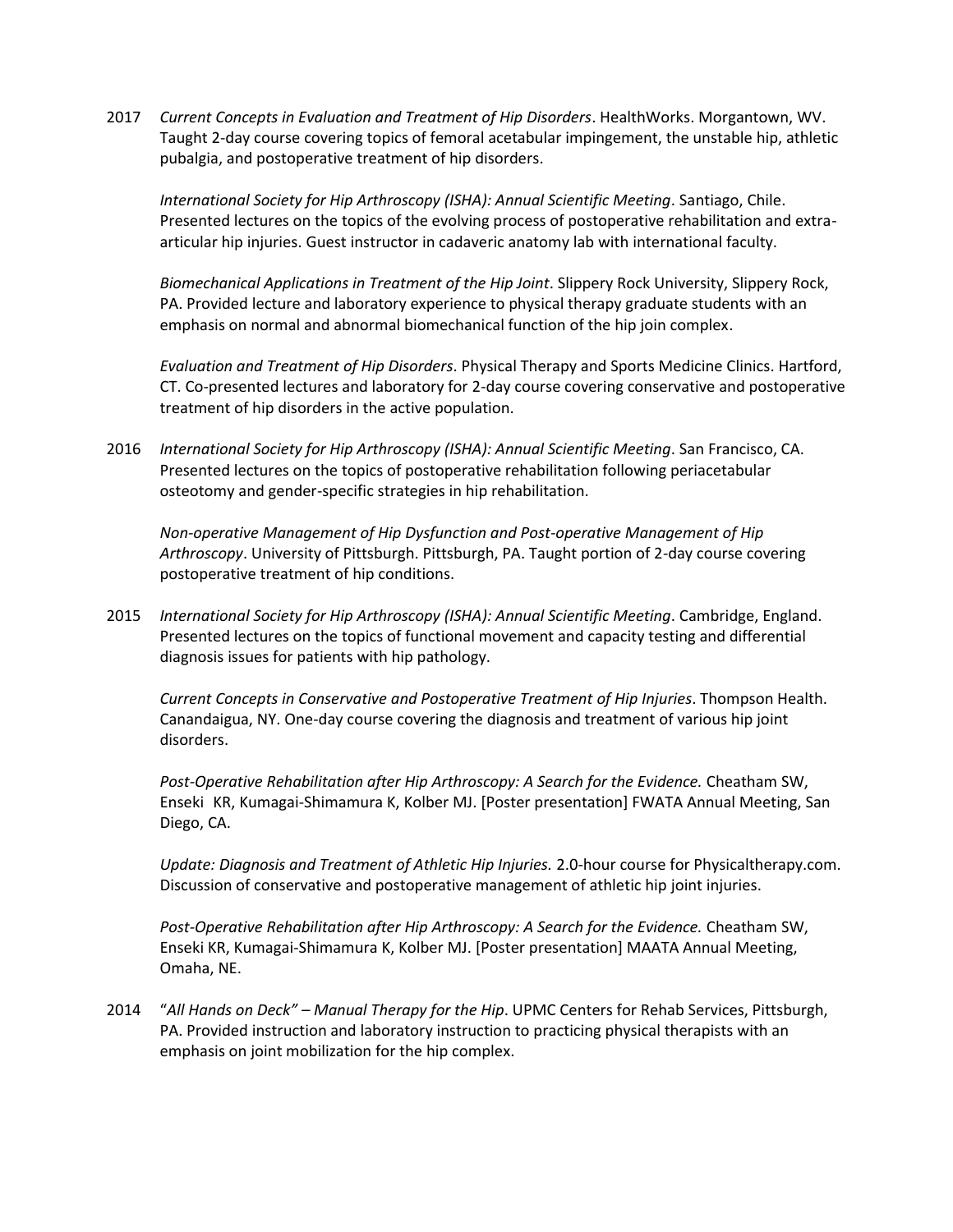*Hip Disorders in the Outpatient Population.* UPMC Centers for Rehab Services. Pittsburgh, PA. Provided a clinical update on diagnosis and treatment of hip disorders as part of an educational series for UPMC-CRS Neurological Physical Therapy Services.

*Keeping Athletes Hip*. UPMC Center for Sports Medicine. Pittsburgh, PA. Presented lectures and demonstrations pertaining to extra-articular hip pathology/sports hernia and postoperative rehabilitation for athletes with hip joint disorders.

*VI Congresso Internacional de Fisioterapia Manual (5th International Congress of Manual Physical Therapy).* João Pessoa, Brazil. Presented lectures on classification-based treatment of hip pathology and the evolution of postoperative treatment for non-arthritic hip disorders.

*Rehabilitation Strategies for Disorders of the Hip Complex.* Instituto Wilson Mello. Campinas, Brazil. 2-day course covering various topics pertaining to rehabilitation of hip disorders. Provided laboratory instruction to clinicians to ensure learning of evaluation and treatment techniques.

2013 *Current Concepts in Hip Region Rehabilitation*. The Jackson Clinics. Ashburn, VA. A 1.5 day course discussing: diagnosis, treatment, imaging, surgical intervention, and outcome tools for patients with hip region pathology. Co-instructor with RL Martin.

*International Society of Arthroscopy, Knee Surgery and Orthopaedic Sports Medicine (ISAKOS) 9th Biennial Congress: Sports Concurrent Course*. Toronto, Canada. Presented lectures on treatment on extra-articular and intra-articular hip pathology. Served as moderator for lecture series on muscle and tendon treatment advancements.

*Hip Techniques Course*. APTA Orthopaedic Section Annual Meeting. Orlando, FL. Lecture and lab focusing on diagnosis and conservative treatment of non-arthritic hip pathology.

2012 *Differential Diagnosis, Evaluation, and Management of Lumbopelvic, Abdominal, and Hip Pain*. Duquesne University. Pittsburgh, PA. Co-instructor for a 2-day course covering diagnosis and treatment of orthopaedic and non-orthopaedic causes of hip and pelvic pain.

*Conservative and Post-operative Issues for Individuals with Acetabular Labral Tears and Associated Lumbopelvic Pain*. 2012 Conference for the International Federation of Manipulative Physical Therapists (IFOMPT). Quebec, Canada. Presentation and panel member discussing the topic of acetabular labral tears and lumbpoelvic pain.

*III Jornada de Cirurgia Preservadora e Atroscopia do Quadril*. Hospital Moinhos de Vento. Porto Alegre, Brazil. Two-day international conference. Three lectures covering postoperative rehabilitation, treatment of performing artists, and martial artists with hip injuries.

*Diagnosis and Treatment of Athletic Pubalgia.* Conducted in-service at Centers for Rehab Services, UPMC Center for Sports Medicine. Pittsburgh, PA.

*Evaluation, Conservative Intervention, and Postsurgical Rehabilitation for Individuals with Nonarthritic Hip Pain*. APTA Combined Sections Meeting. Chicago, IL.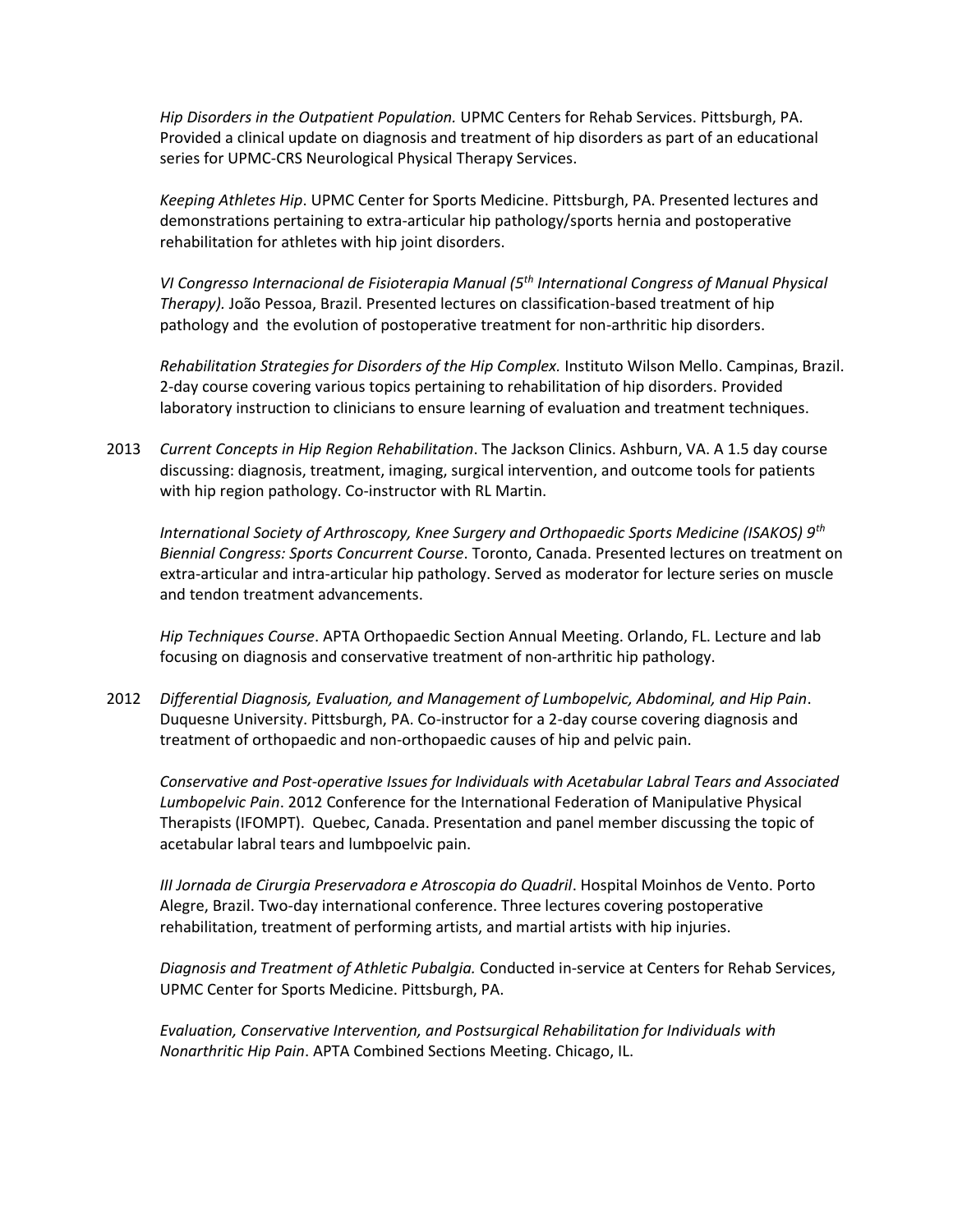2011 *Clinical Update: Disorders of the Hip Region*. Northwestern PPTA. DuBois, PA. One-day course covering the diagnosis and treatment of various hip joint disorders. Attendees were licensed physical therapists in the state of Pennsylvania.

*Rehabilitation after arthroscopic hip procedures: A Case-Based Presentation*. Chatham University. Pittsburgh, PA. Two-hour grand rounds presentation for faculty and graduate students.

2010 *Non-Operative and Operative Management of the Hip and Shoulder: An Arthroscopic Orthopedic Surgeon and Physical Therapist's Perspective*. Intermountain Healthcare System. Salt Lake City,UT. Provided 2-day course with lecture and laboratory components.

*Current Concepts in Differential Diagnosis and Treatment of Hip Disorders.* Pennsylvania State University. State College, PA. One-day lecture series for the Pennsylvania State University Student Health Services, Physical Therapy Department, and athletic trainers.

*Screening for Hip Joint Pathology in the Outpatient Setting*. Pennsylvania State University. State College, PA. University Nursing Services Campus-wide Symposium. One-hour lecture with a focus on screening and appropriate treatment pathways for individuals presenting with pain in the hip region.

*Clinical Update on the Treatment of Hip Pathology*. 2010 Southwest District of the PPTA: Mini -Combined Sections Meeting. Lecture discussing differential diagnosis, classification-base treatment, and postoperative rehabilitation.

 *Hip Pathology in Athletes*. UPMC Center for Sports Medicine. Pittsburgh, PA. Athletic Training Service "Current Issues in Athletic Training" seminar.

*Physical Therapy for a Patient with Birmingham Hip Resurfacing: a Case Report*. Karas S, Enseki K. 2010 APTA Combined Sections Meeting. San Diego, CA.

*Current Concepts in Differential Diagnosis, Classification-Based Treatment, and Surgical Management of Hip Disorders*. 2010 APTA Combined Sections Meeting. San Diego, CA.

2009 *What's the Hip Got to Do With It?* ProPT. Newark, DE. One-day course covering hip joint pathology, differential diagnosis, return to sport, and relevant case studies.

*Current Concepts in Diagnosis and Treatment of Acetabular Labral Tears in the Athletic Population*. Pennsylvania Athletic Training Society Annual Symposium. Johnstown, PA. Lecture discussing the diagnosis and treatment of athletes with acetabular labral tears.

 *Rehabilitation of Hip Injuries in the Athlete*. Philadelphia Congress of Sports Medicine. Philadelphia, PA.

2008 *Current Concepts in Differential Diagnosis, Classification Based Treatment and Surgical Management of Hip Disorders*. Providence Health Care System. Portland, OR. Two-day course covering anatomy, biomechanics, injury classification, surgical, and conservative treatment of hip injuries.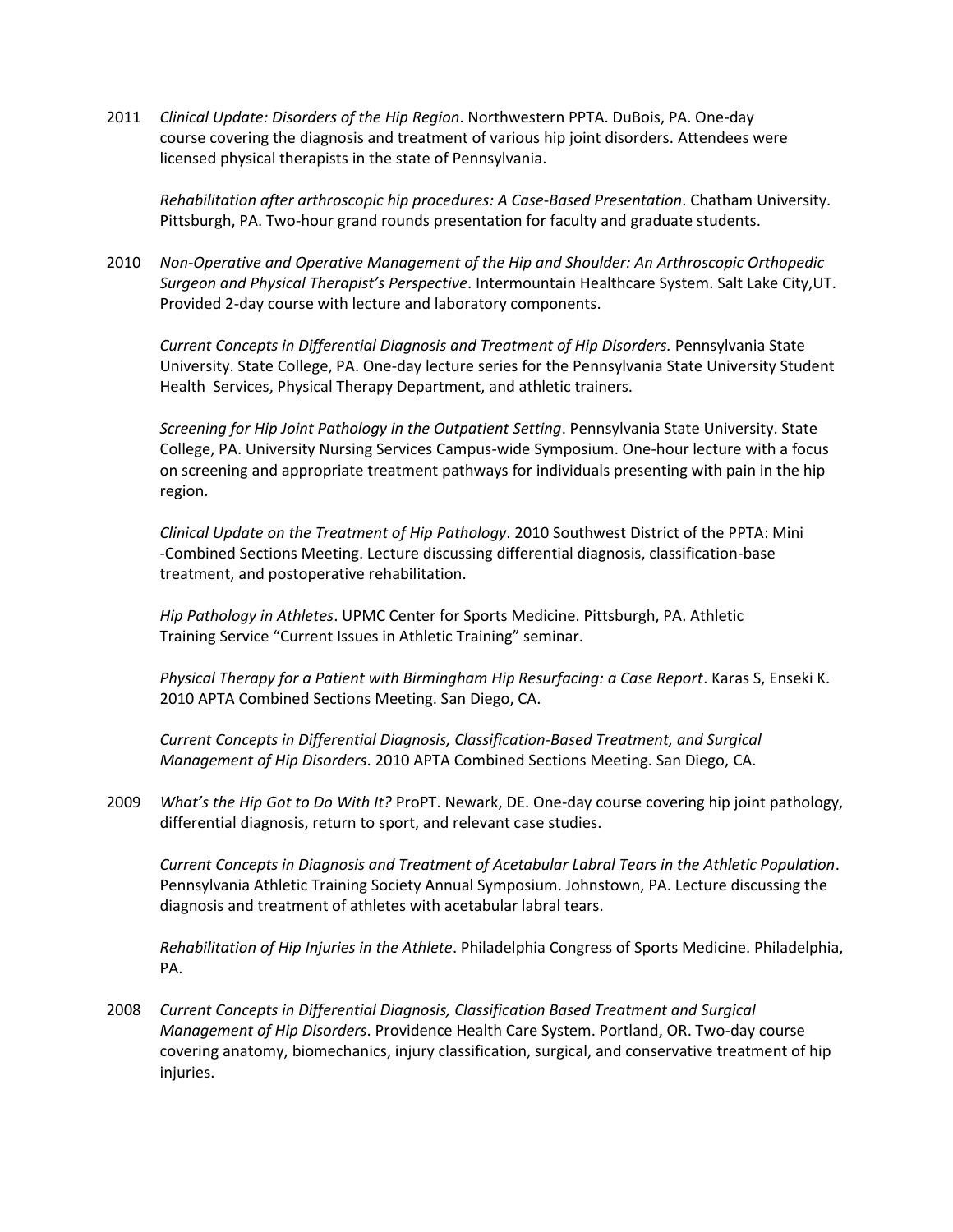2007 *Postoperative Treatment of the Hip Joint in Performing Artists*. 2007 APTA Combined Sections. Boston, MA. Presentation for the performing arts special interest group of the APTA.

*Update on Differential Diagnosis and Treatment Options for Hip Pathology in Athletes*. UPMC Center for Sports Medicine. Pittsburgh, PA. Athletic Training Service "Current Issues in Athletic Training" seminar.

2006 *The Hip Joint: Current Concepts in Examination, Physical Therapy and Surgical Treatment Options of the Hip*. University of Pittsburgh, Department of Physical Therapy. Pittsburgh, PA. Presented content regarding anatomy, biomechanics, differential diagnosis, and post-operative treatment of the hip joint.

 *Can Pain Distribution Distinguish Individuals with Acetabular Labral Tears From Individuals With Iliotibial Band Syndrome?* 2006 APTA Combined Sections Meeting. San Diego, CA. Co-researcher with RL Martin and BT Kelly.

2005 *Hip Disorders: Advancements in Differential Diagnosis, Classification-based Treatment and Surgical Management*. Duquesne University. Pittsburgh, PA. One-day course discussing differential diagnosis of pathology affecting the hip, lumbosacral region, sacroiliac complex, and pubic areas.

 *Differential Diagnosis, Classification-Based Treatment, and Surgical Management of Hip Disorders: Current Advancements that Will Affect Your Practice*. APTA Combined Sections Meeting. New Orleans, LA. Co-presenter with R Erhard, and RL Martin.

2004 *Indications and Post-Operative Rehabilitation Following Hip Arthroscopy.* Hospital for Special Surgery. New York, NY. Topics covered include clinical indications and subsequent treatment of patients undergoing various arthroscopic procedures for the hip joint.

*Update on Post-Operative Rehabilitation Following Hip Arthroscopy*. St. Margaret's Hospital (UPMC). Pittsburgh, PA. Brief review of rehabilitation concepts for specific surgical procedures to an audience of visiting orthopaedic surgeons.

*Inter-tester Reliability of Hip ROM Measurements and Special Tests*. 2004 APTA Combined Sections Meeting. Nashville, TN. Co-researcher with D. Browder, and J. Fritz.

C*linical vs. Portable Neuromuscular Stimulators: A Comparison of Quadriceps Femoris Torque Production Capability*. 2004 APTA Combined Sections Meeting. Nashville, TN. Co-researcher with CL Lyons, JB Robb, A Rabin, JJ Irrgang, and GK Fitzgerald.

*Millenium Conference Series V: Current Concepts in Surgical Intervention, Physical Therapy Examination, and Treatment of the Hip*. University of Pittsburgh, Department of Physical Therapy. Pittsburgh, PA. Presented content regarding anatomy, biomechanics, differential diagnosis, and post-operative treatment of the hip joint.

2003 *Millennium Conference Series IV: An Update on the Hip: Current Surgical Intervention, Physical Therapy Examination, and Treatment Protocol*. University of Pittsburgh, Department of Physical Therapy. Pittsburgh, PA. Presented content regarding anatomy, biomechanics, differential diagnosis, and post-operative treatment of the hip joint.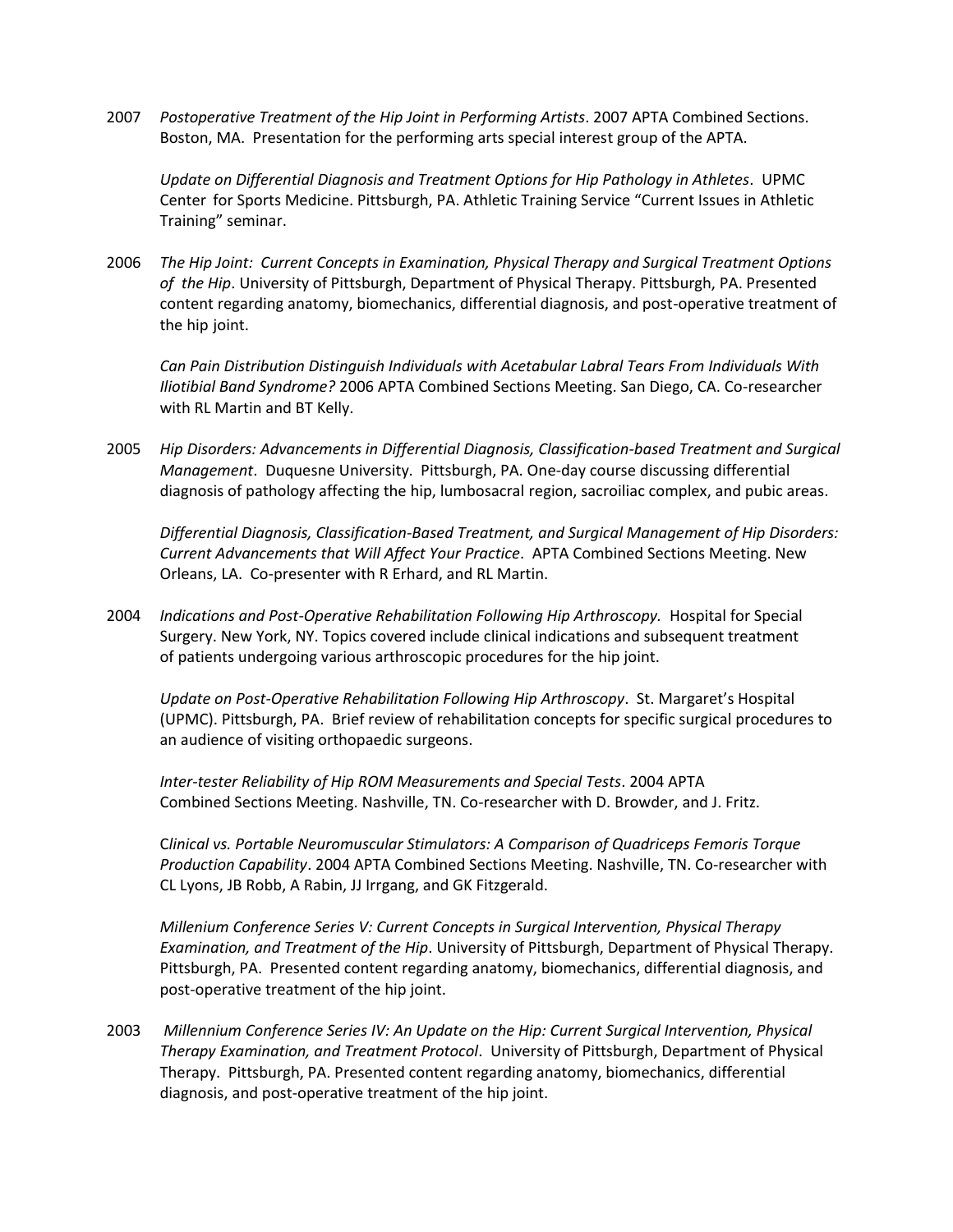- 2002 *77th Annual S*a*fety, Health, Environmental, Security Conference & Exhibit: Prevention of Knee, Foot, and Ankle Injuries*. Western PA Safety Council. Monroeville, PA.
- 2002 *Current Issues in Athletic Training: Management of Hip, Low Back, and Pelvic Injuries.*  UPMC Center for Sports Medicine. Pittsburgh, PA. Athletic Training Service "Current Issues in Athletic Training" seminar.
- 2001 *Noxious Level Electrical Stimulation in the Treatment of Musculoskeletal Pain*. Conducted in-service at Centers for Rehab Services, UPMC Center for Sports Medicine. Pittsburgh, PA.

### **ACADEMIC RESPONSIBILITIES:**

- 2021-present **Adjunct Professor**, University of Pittsburgh, School of Health and Rehabilitation Sciences, Department of Physical Therapy
- 2007- 2014 **Adjunct Faculty**, University of Pittsburgh, School of Health and Rehabilitation Sciences, Department of Sports Science and Nutrition
- 2003-2021 **Adjunct Faculty**, University of Pittsburgh, School of Health and Rehabilitation Sciences, Department of Physical Therapy
- 2002-2021 **Clinical Faculty**, University of Pittsburgh, School of Health and Rehabilitation Sciences, Department of Physical Therapy
- 2003-present **Clinical Faculty**, Centers for Rehab Services, Sports Physical Therapy Residency Program
- 2018-present PT 2078: *Evidence-Based Practice VII.* University of Pittsburgh. Assisted graduate physical therapy students in preparation for implementation of clinical outcomes projects to be conducted in conjunction with their final clinical affiliations.
- 2010-present HRS 2908: *Advanced Musculoskeletal Assessment and Injury Prevention*. University of Pittsburgh. Single lecture and lab covering clinical assessment of hip pathology.
- 2009-2014 ATHTR 306/L: *Therapeutic Exercise I/Lab*. Duquesne University. Single lecture covering anatomy, biomechanics, evaluation, intervention, and update of surgical procedures for the hip joint in the athletic population.
- 2007-2014 REHSCI 1831: *Therapeutic Modalities*. University of Pittsburgh. A course in the undergraduate athletic training curriculum (lecture and laboratory). Served as primary instructor for the course.
- 2005-present HRS 2867: *Pathokinesiology of Orthopedic Injury*. University of Pittsburgh. A course designed to provide a detailed and sequential approach to understanding the static and dynamic structures responsible for joint stability. Taught portion of the class discussing these mechanisms as related to the hip joint (1 class).
- 2005-2009 REHSCI 1822: *Athletic Training Injury Evaluation and Treatment II*. University of Pittsburgh. Provided a series of lectures covering evaluation, treatment, and surgical considerations of the hip joint in the athletic population.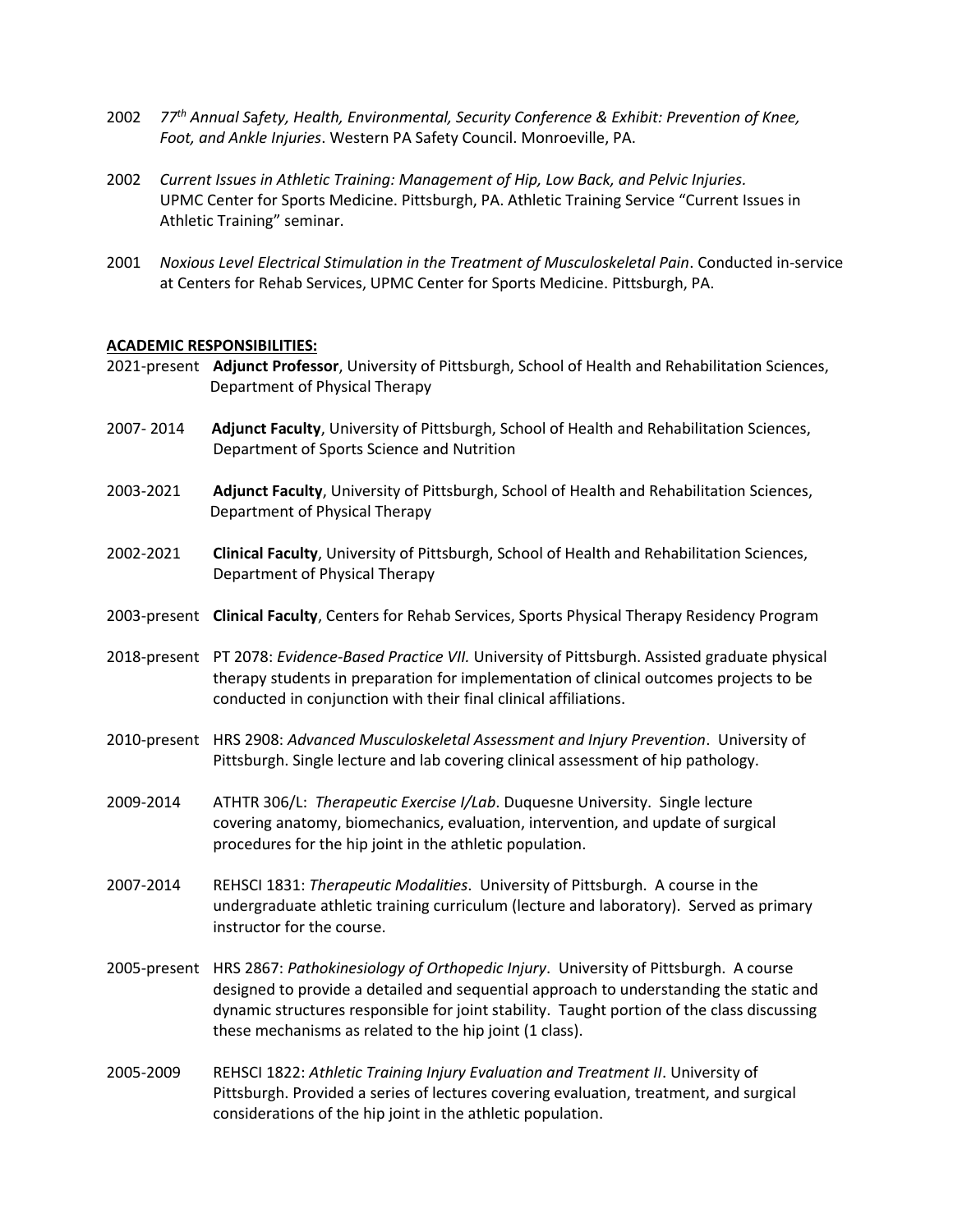- 2003 HRS 2310: *Advanced Musculoskeletal Anatomy*. University of Pittsburgh. A postprofessional course covering musculoskeletal anatomy. Lecture material regarding anatomy and biomechanics of the hip joint and pelvic complex.
- 2003-present HRS 2362: *Evaluation and Treatment of the Lower Extremity*. University of Pittsburgh. A course in the advanced masters degree curriculum. Taught portion of the class dealing with evaluation, treatment, and post-operative protocols of the hip joint.
- 2002-present PT 2031: *Musculoskeletal Causes, Analyses and Intervention in Movement Dysfuntion I.* University of Pittsburgh. A course in the entry level physical therapy doctorate program. Taught portion of the class dealing with evaluation, differential diagnosis, treatment, and post-operative protocols of the hip joint.
- 2002-present PT 2030: *Human Anatomy*. University of Pittsburgh. A course in the entry level physical therapy doctorate program. Taught portion of course dealing with anatomy and biomechanics of the hip joint and pelvic complex. Course content included lecture and laboratory portions.

### **PEER REVIEWED PUBLICATIONS**

Ellis T, Kohlrieser D, Rao B, **Enseki K**, Popchak A, Martin RL. A comparison of 6-month outcomes between periacetabular osteotomy with concomitant hip arthroscopy to isolated hip arthroscopy for femoroacetabular impingement. *Arch Orthop Trauma Surg*. 2021 Apr 18. doi: 10.1007/s00402- 021-03886-0. Epub ahead of print. PMID: 33866407.

Takla A, O'Donnell J, Voight M, Byrd T, Dienst M, Martin R, Philippon M, **Enseki KR**, et al. The 2019 International Society of Hip Preservation (ISHA) physiotherapy agreement on assessment and treatment of femoroacetabular impingementsyndrome (FAIS): an international consensus statement, *Journal of Hip Preservation Surgery*, 2021;, hnaa043, https://doi.org/10.1093/jhps/hnaa043

Bento AO, Falótico G, **Enseki K**, Cunha RA, Ejnisman B, Arliani G, Cohen M. Morphological Changes of the Hip Commonly Associated With Femoroacetabular Impingement Are Not Correlated With Rotational Range of Hip Motion in Elite Soccer Athletes. Sports Health. 2021 Feb 4:1941738120973662. doi: 10.1177/1941738120973662. Epub ahead of print. PMID: 33535888.

Neph A, Schroeder A, **Enseki KR**, Everts PA, Wang JH, Onishi K. Role of mechanical loading for platelet-rich plasma-treated achilles tendinopathy. *Curr Sports Med Rep*. 2020;19(6):209-216.

Kivlan B, Carrol L, Burfield A, **Enseki KR,** Martin RL. Length change of the iliofemoral ligament during tests for anterior microinstability of the hip joint; *Int J Sports Phys.Ther*; 2019; Aug; 16(3). 613.

Martin RL, McDonough C, **Enseki K**, Kohreiser D, Kivlan BR. Clinical relevance of the ligamentum teres: a systematic review; submitted to *Int J Sports Phys Ther;* 2019; Jun;14(3) 459.

Strotmeyer S, **Enseki K**. Traumatic anterior cruciate ligament (ACL) rupture from muaythai kickboxing: A case report. *Arch Sports Med.* 2017; 1(2):84-86 Volume 1(2)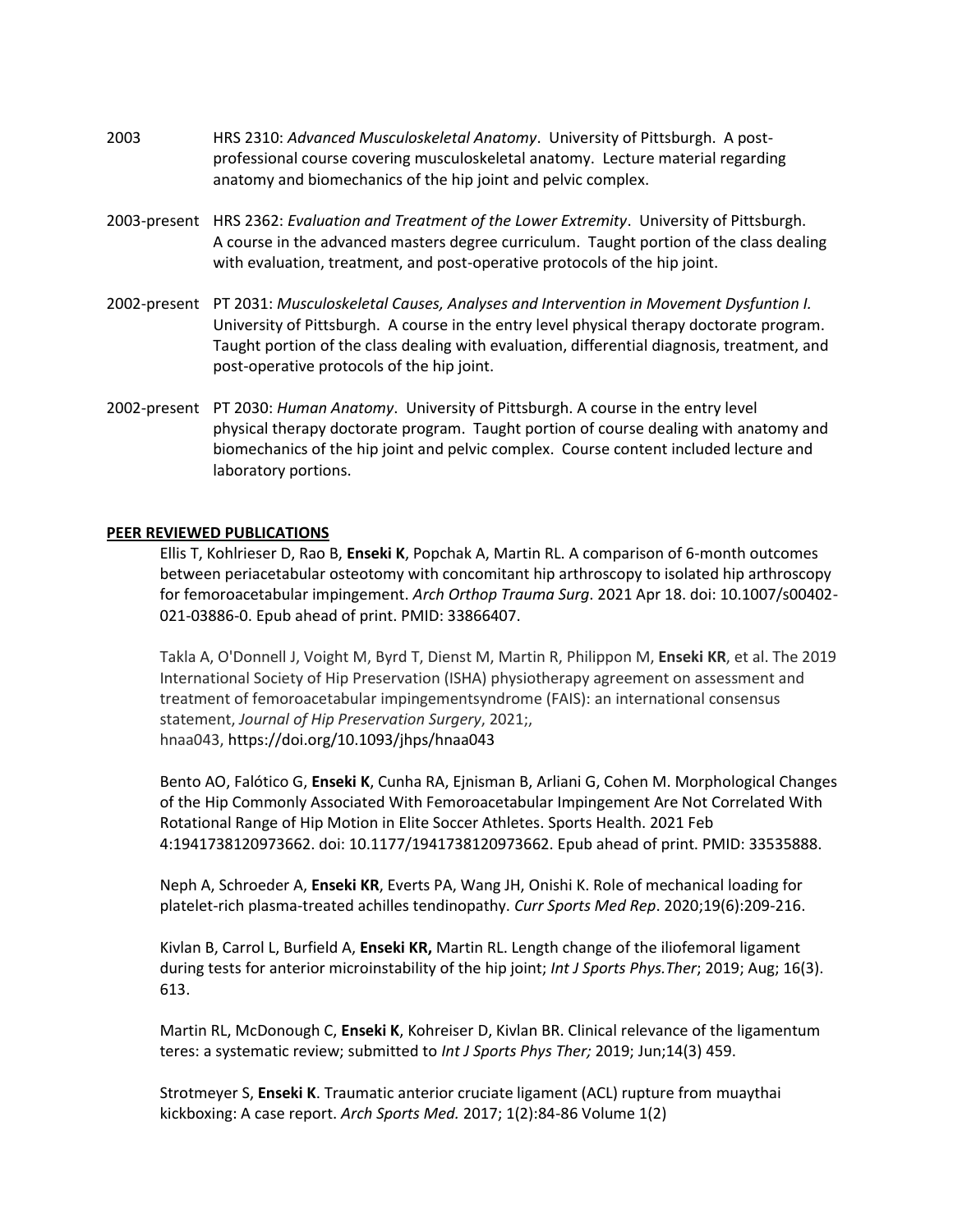Cibulka MT, Bloom NJ, **Enseki KR**, Macdonald CW, Woehrle J, McDonough CM. Hip pain and mobility deficits-Hip osteoarthritis: Revision 2017; *J Orthop Sports Phys Ther*. 2017 Jun;47(6):A1- A37.

Bove AM, Clohisy J, DeWitt J, Di Stasi S, **Enseki K**, Harris-Hayes M, Lewis CL, Reiman MP, Ryan JM. Cost-effectiveness analysis of hip arthroscopic surgery and structured rehabilitation alone in individuals with hip labral tears: Letter to the editor. *Am J Sports Med.* 2017; Mar;45(3):NP1-NP2.

Cheatham SW, **Enseki KR**, Kolber MJ. The clinical presentation of individuals with femoral acetabular impingement and labral tears: A narrative review of the evidence. *J Bodyw Mov Ther*. 2016; Apr;20(2):346-55.

Cheatham SW, **Enseki KR**, Kolber MJ. Response to Dwyer's Commentary on "Postoperative Rehabilitation After Hip Arthroscopy" *J Sports Rehab.* Nov 2015; 24 (4): 421-422

Cheatham S, **Enseki KR,** Kolber M. Post-operative rehabilitation after hip arthroscopy: A search for the evidence. *Journal of Sport Rehabilitation*. 2015; 24: 421-422.

**Enseki KR**, Kohlriesser D. Rehabilitation following hip arthroscopy: An evolving process. *Int J Sports Phys.Ther.* 2014; 9(6):1-9.

**Enseki KR**, Harris-Hayes M, White DM, Cibulka MT, Woehrle J, Fagerson TL, Clohisy JC. Nonarthritic hip joint pain. *J Orthop Sports Phys Ther.* 2014 Jun;44(6):A1-A32.

Tranovich MJ, Salzler MJ, **Enseki KR**, Wright VJ. A review of femoroacetabular impingement and hip arthroscopy in the athlete. *The Physician and Sportsmedicine*. 2014; 42(1): 1-13.

**Enseki KR**, Read B. An overview of hip fractures in the geriatric population. *Topics in Geriatric Rehabilitation*. 2013; 29(4): 272-276.

**Enseki KR**, Berliner M. Rehabilitation following total hip arthroplasty surgery. *Topics in Geriatric Rehabilitation*. 2013; 29(4): 260-267.

Karas S, **Enseki KR**. Physical therapy following a hip resurfacing procedure. *J Nov Physiother.* 2013; 3: 157.

Edelstein J, Ranawat A, **Enseki KR**, et al. Post-operative guidelines following hip arthroscopy. *Curr Rev Musculoskelet Med*. 2012; 5(1):15-23.

**Enseki KR**, Draovitch P. Rehabilitation for hip arthroscopy. *Operative Techniques in Orthopaedics*. 2012; 20(4): 278-281.

**Enseki KR**, Martin RL, Kelly BT. Rehabilitation after arthroscopic decompression for femoral acetabular impingement. *Clinics in Sports Medicine*. 2010; 29(2):247-255.

Cibulka MT, White DM, Woehrle J, Harris-Hayes M, **Enseki K**, Fagerson TL, Slover J, Godges JJ Hip Pain and Mobility Deficits - Hip osteoarthritis: Clinical practice guidelines linked to the international classification of functioning, disability and health from the Orthopaedic Section of the American Physical Therapy Association. *J Orthop Sports Phys Ther*. 2009; 39(4) A1-A25.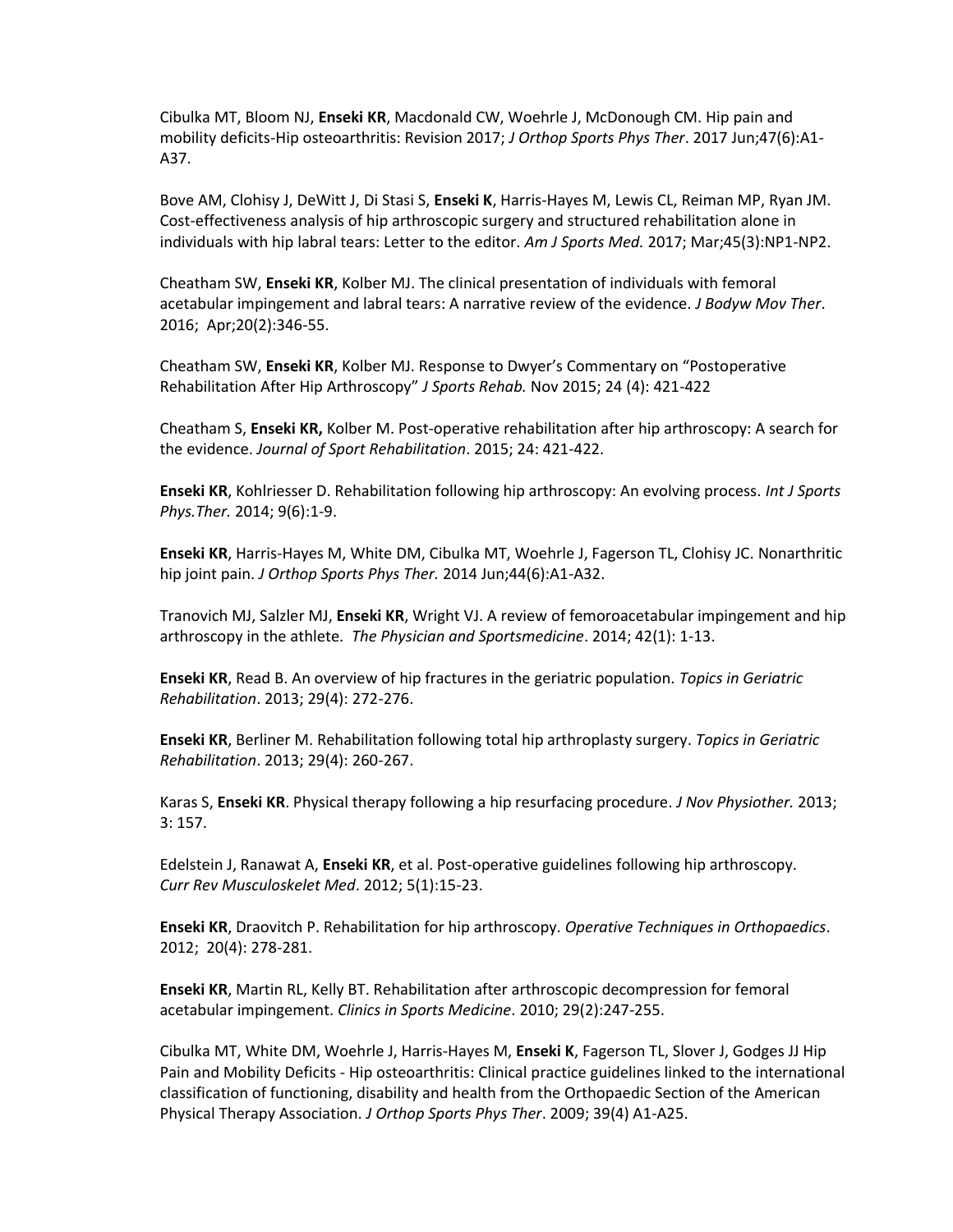**Enseki KR**, Martin RL, Draovitch P, et al. The hip joint: arthroscopic procedures and postoperative rehabilitation. . *J Orthop Sports Phys Ther*. 2006;36(7):516-525.

Martin RL, **Enseki KR**, Draovitch P, et al. Acetabular labral tears of the hip: Examination and diagnostic challenges. *J Orthop Sports Phys Ther*. 2006;36(7):503-515.

#### **NON-PEER REVIEWED PUBLICATIONS**

**Enseki KR**. Multidisciplinary Management for Sports and Orthopedic Rehab. *Rehab Management* (digital publication: http://www.rehabpub.com/2015/10/multidisciplinary-management-sportsorthopedic-rehab/). October 14, 2015.

**Enseki KR**. The role of physical therapy in addressing chronic pain. *Chronicle (American Chronic Pain Association).* Summer 2005.

#### **BOOK CHAPTERS**

Campbell A, Voight M, **Enseki KR**, Kohlrieser D. Hip Rehabilitation. In: Azar F, *Orthopaedic Knowledge Update: Sports Medicine* 6. Wolters Kluwer Health, Philadelphia, PA; 2020.

Nigolian JW, **Enseki, KR,** Spaeder D, Popchak, A. The Role of Upper Extremity Strength and Throwing Programs on Injury Prevention in Baseball Players: A Literature Review. In: *Essential Topics in Baseball: From Performance Analysis to Injury Prevention*. Nova Publishers, Hauppauge, NY; 2020.

Martin RL, Kivlan BR, **Enseki KR**. Rehabilitation after Hip Arthroscopy. In: McCarthy JC, Noble PC, Vilar RN. *Hip Joint Restoration: Worldwide Advances in Arthroscopy, Arthroplasty, Osteotomy and Joint Preservation Surgery*. Springer, NY; 2017.

**Enseki KR**, Kohlrieser D, Young A. Hip Rehabilitation. In: Miller MD, *Orthopaedic Knowledge Update: Sports Medicine*. American Academy of Orthopaedic Surgeons, Rosemont, IL; 2015

**Enseki KR**, Cheatham SW. Hip Disorders: Extraarticular. In: Cheatham SW, Kolber. *Orthopedic Management of the Hip and Pelvis.* Elsevier, PA; 2015.

**Enseki KR**, Kohlrieser D. Femoral Acetabular Impingement and Labral Tears. In: Cheatham SW, Kolber. *Orthopedic Management of the Hip and Pelvis.* Elsevier, PA; 2015.

Martin RL, **Enseki KR**. Nonoperative management and rehabilitation of the hip. In: Safran MR, Sekiya JK, Ranawat AS, Leunig M. *Techniques in Hip Arthroscopy and Joint Preservation Surgery*. Elsevier, PA; 2010.

Irrgang JJ, **Enseki KR**. Rehabilitation following ACL reconstruction. In: Fu F Cohen M. *Current Concepts in ACL Reconstruction*. Thorofare, NJ: SLACK Inc; 2008.

Kelly BT, Draovitch P, **Enseki KR**, et al. Hip arthroscopy and the management of nonarthritic Hip Pain. In: Neal S. Elattrache et al, eds. *Surgical Techniques in Sports Medicine*. Baltimore, MD: Lippincott Williams & Wilkins; 2007.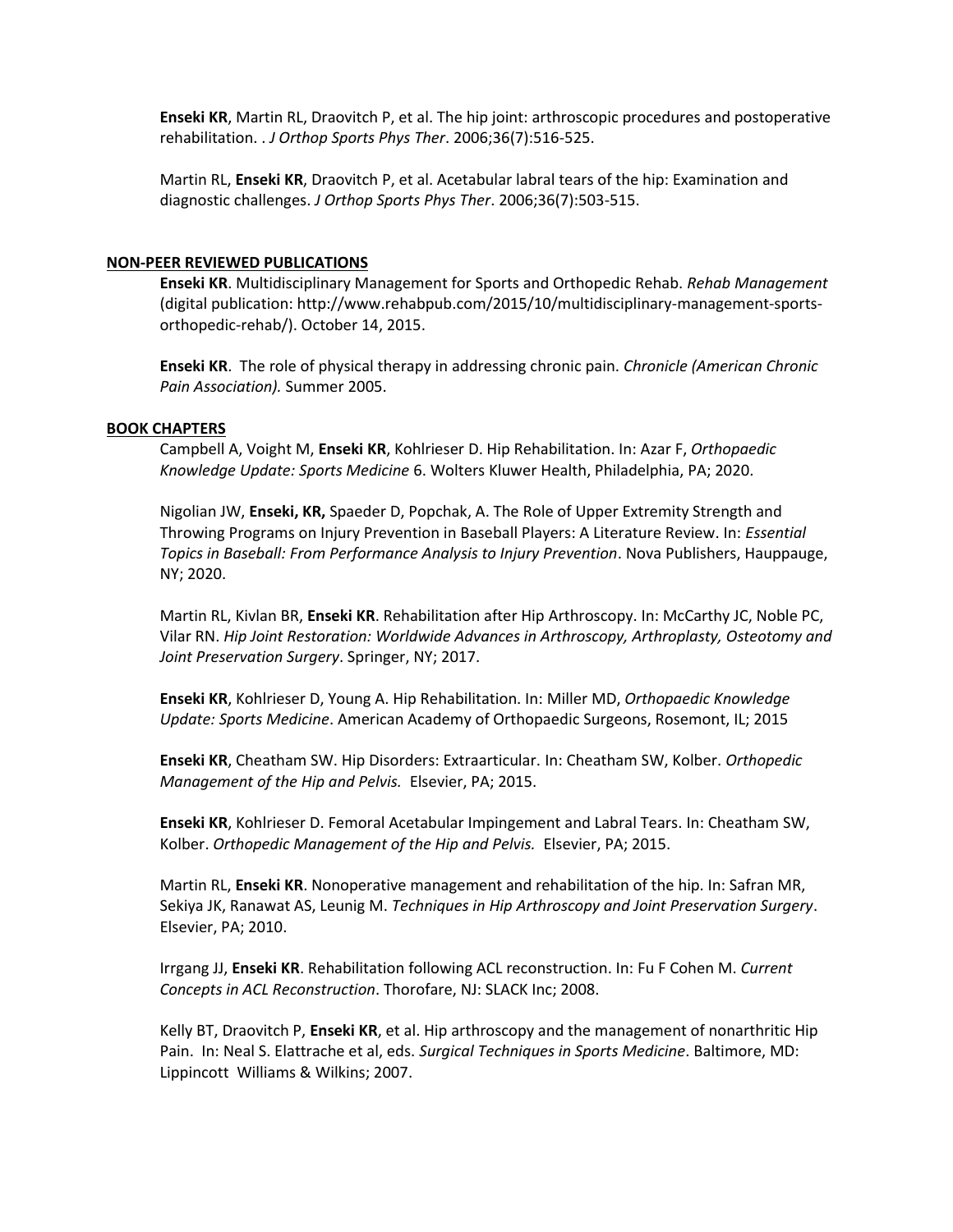### **CONTINUING EDUCATION/COURSE MANUSCRIPTS**

**Enseki KR**, Kohlrieser D, Burfield A. *The Hip: Evidence-informed physical therapy management*. Independent study course 31.2.10. Primary author for monograph used in continuing education course for the American Academy of Orthopaedic Physical Therapy.

**Enseki KR**, Kohlriesser D, Mauro C, Ellis T, Kopka M. *Postoperative management of orthopaedic surgeries: Hip*. Independent study course 27.1.1. Primary author for monograph used in continuing education course for the American Academy of Orthopaedic Physical Therapy.

**Enseki KR**. *Rehabilitation treatment strategies for osteoarthritis of the hip*. Western Schools. Designed a 3-credit hour home study course for osteoarthritis of the hip.

**Enseki KR**, Draovitch P, Kelly BT, Philippon MJ. *Current concepts in post-operative management of the hip*. Independent study course 15.2.1. Primary author for monograph used in continuing education course for the Orthopaedic section of the APTA.

### **JOURNAL/MANUSCRIPT REVIEWER**

- *International Journal of Sports Physical Therapy*
- *Journal of Athletic Training*
- *Journal of Orthopaedic and Sports Physical Therapy* (manuscript and musculoskeletal imaging submissions)
- *Journal of Sport Rehabilitation*
- *PM&R: The Journal of Injury, Function, and Rehabilitation*
- *Physical Therapy in Sport*
- *Journal of Athletic Training*
- *Journal of Manipulative Therapeutics*

### **PROFESSIONAL LEADERSHIP**

2021-present **Associate Editor,** *International Journal of Sports Physical Therapy*

- 2019-present **Vice Chair**, **Hip Special Interest Group.** *American Academy of Sports Physical Therapy.* Collaborative group formed with the purpose of disseminating information within the domain of athletic hip injuries through forums, meetings, and educational programming.
- 2018-present **Chair, ICF Based Orthopaedic Physical Therapy Clinical Practice Guidelines: Hip Panel**, *American Academy of Orthopaedic Physical Therapy.* Primary author (non-arthritic hip pain) and secondary author (osteoarthritis).
- 2018-present **Physiotherapy Committee Member.** *International Society for Hip Arthroscopy (ISHA).* Maintainsadvisory role in developing annual conference content. Assists in developing an internationally recognized certification program for physical therapists treating patients after hip arthroscopy. Development of a consensus paper describing optimal preoperative physical therapy.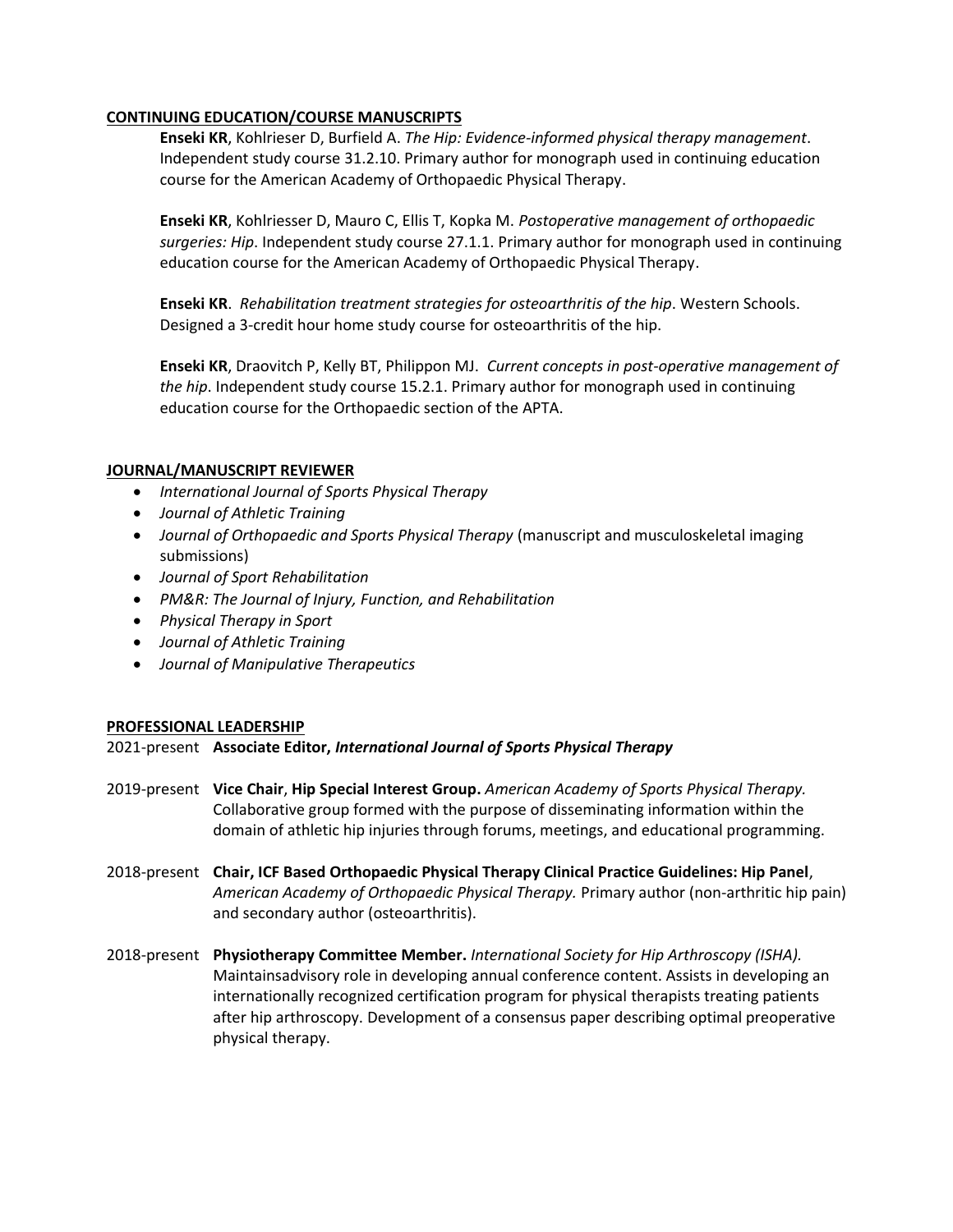2019-present **Director**, **Annual Orthopaedic Meeting**. *Academy of Orthopaedic Physical Therapy.* Provides oversight in content development and faculty recruitment. Work closely with AOPT board-of-directors to ensure recurring viability of annual meeting.

#### **AWARDS**

2009 **Pennsylvania Physical Therapy Association Research Committee Award**. Best Case Report for "Physical Therapy for a Patient with Birmingham Hip Resurfacing: A Case Report". Corecipient with Steven Karas, PT, OCS.

#### **OTHER EXPERIENCE:**

- 2021-present **APTA Combined Sections Meeting Abstract Reviewer** Academy of Sports Physical Therapy
- 2016-present **APTA Combined Sections Meeting Abstract Reviewer** Academy of Orthopaedic Physical Therapy
- 2013-present **Independent Study Course Development Work Group**, *Orthopaedic Section of the American Physical Therapy Association*. Collaborative effort with numerous clinicians throughout the United States to develop effective means of providing independent study courses offered through the APTA utilizing current technological trends.
- 2010-present **University of Pittsburgh- Department of Physical Therapy Clinical Instructor Focus Group.**  Collaboration with academic and clinical faculty to develop assessment tools and assure quality of clinical education received by entry-level students.
- 2006-present **ICF Based Orthopaedic Physical Therapy Practice Guidelines: Hip Panel**, *Academy of Orthopaedic Physical Therapy*. Participation in development of physical therapy guidelines for conditions of the hip that use the framework of the International Classification of Functioning and Disability (ICF) for classification of impairments in body structure and function, activity limitations and participation restrictions.
- 2015-2018 **PhysicalTherapy.com**. Recurrent role as presenter for continuing education courses on the topics of hip pathology, examination, and intervention. (4 courses to date)
- 2001-2003 **Athletic Training Assistant**, *Keystone Oaks High School*, Pittsburgh, PA
- 2017 **6th Annual International Symposium on Regenerative Rehabilitation**. Pittsburgh, PA. Hosted by the University of Pittsburgh and Kyoto University, Japan.

**Move Forward PT** (APTA Consumer information website); guest editor for web-based consumer page on "*Snapping Hip Syndrome*".

**APTA PT Now.** *Femoralacetabular Impingement: Nonsurgical Management*. Co-authored web-based clinical guidelines for treatment. Co-author with Marcie Harris-Hayes PT, DPT, MSCI and Nancy Bloom, PT, DPT, MSOT